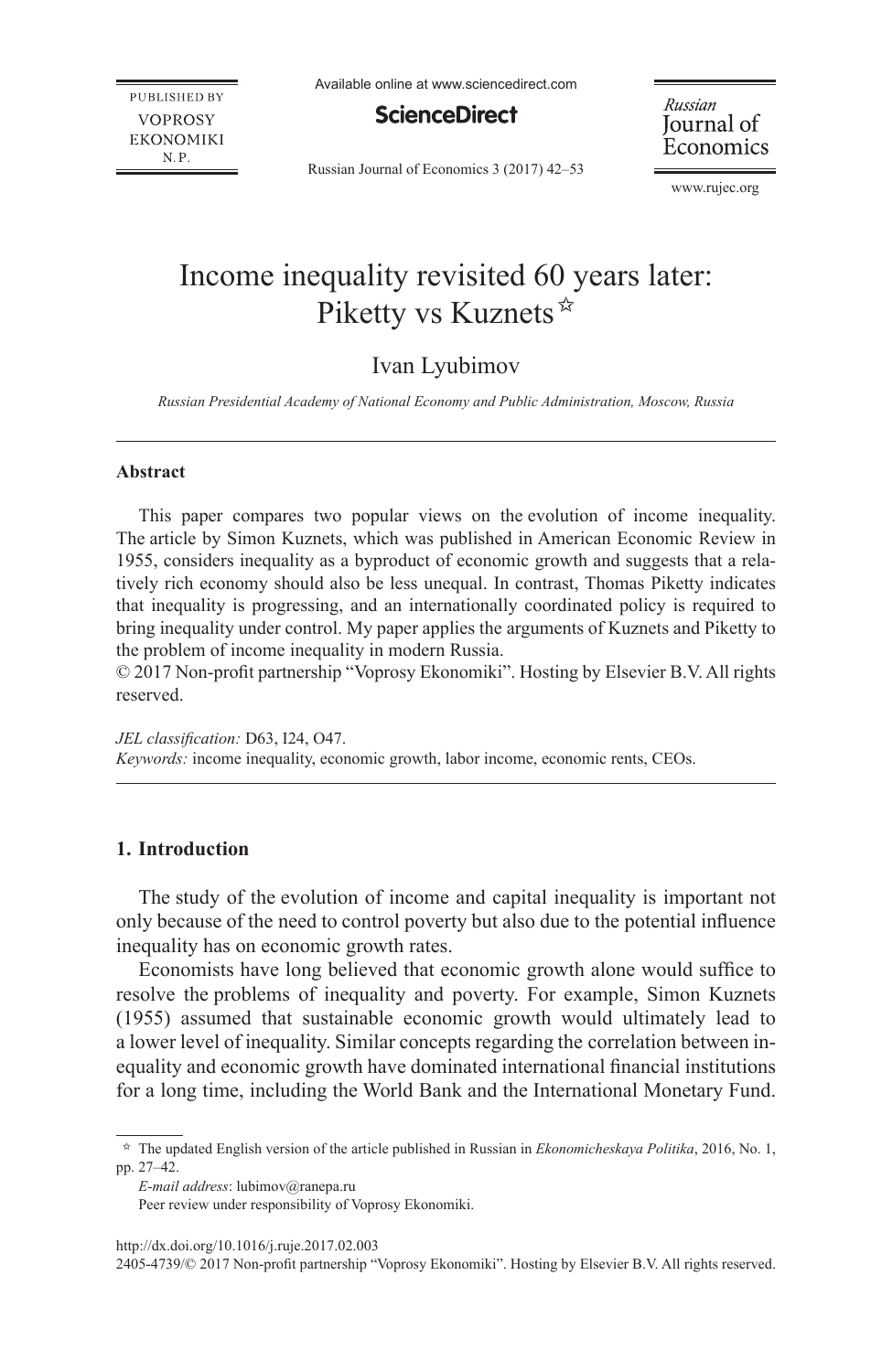The World Bank considered the acceleration of economic growth to be a sufficient measure for improving the conditions of all strata within the population.

However, more recent works (e.g., Rodrik, 2007) argue that economic growth alone may be insufficient to solve the problem of reducing inequality and poverty. Economic growth policy should be enhanced with redistributive measures so that the results of economic growth are more evenly distributed between different strata within the population. Several studies assert that growing inequality may result in lower rates of economic growth (Rajan and Zingales, 2004). Such a result may be the consequence of limited opportunities among relatively poor population groups to accumulate human capital, leading to relatively low rates of economic growth.

This paper, however, will not review the aforementioned mechanism or other traditional ways that inequality impacts economic growth, such as the effect of income inequality on political stability and thus on the size of investments or the influence of inequality on birthrates and therefore on growth rates. These mechanisms have been reviewed in the literature in sufficient detail. A significant part of this paper addresses the book by Thomas Piketty, in which, contrary to the forecasts of Simon Kuznets, the author points to the increasing income inequality in recent decades, as well as to the danger of decelerating economic development, which may result from the growing inequality, connected first with the stronger economic and political influence of more affluent individuals.

The paper consists of three sections. The first section addresses the work published by Simon Kuznets in the American Economic Review in 1955 and describes how the reaction to his article within the scientific community has changed over time. The second section presents the 2014 work by Thomas Piketty which criticizes Kuznets' article in particular. The third section attempts to use the results of those papers to conduct a brief analysis of income inequality in Russia.

# **2. The theory of Simon Kuznets, its testing and criticism**

#### *2.1. Main ideas*

In his article, Simon Kuznets (1955) considered the influence of economic growth on income inequality. Kuznets collected data on income inequality and economic growth in three developed countries: the United States of America, United Kingdom, and Germany. The data arrays obtained by the author covered only a few decades, mostly during the first half of the 20th century.

Based on the data collected, Kuznets described the evolution of inequality and economic growth in these three economies. The author came to the conclusion that, over the period starting from the beginning of World War I, income inequality decreased in all three countries, although at different rates. As a result, the share of poor individuals in the national income increased, whereas the share of the rich declined.

Moreover, Kuznets noted the growth of per capita GDP in the three economies during the decades he reviewed, except for several years of military action.

In addition to the statistical summary, which accounted for a relatively small portion of the paper, the author described the mechanism purportedly explaining the impact of income on inequality.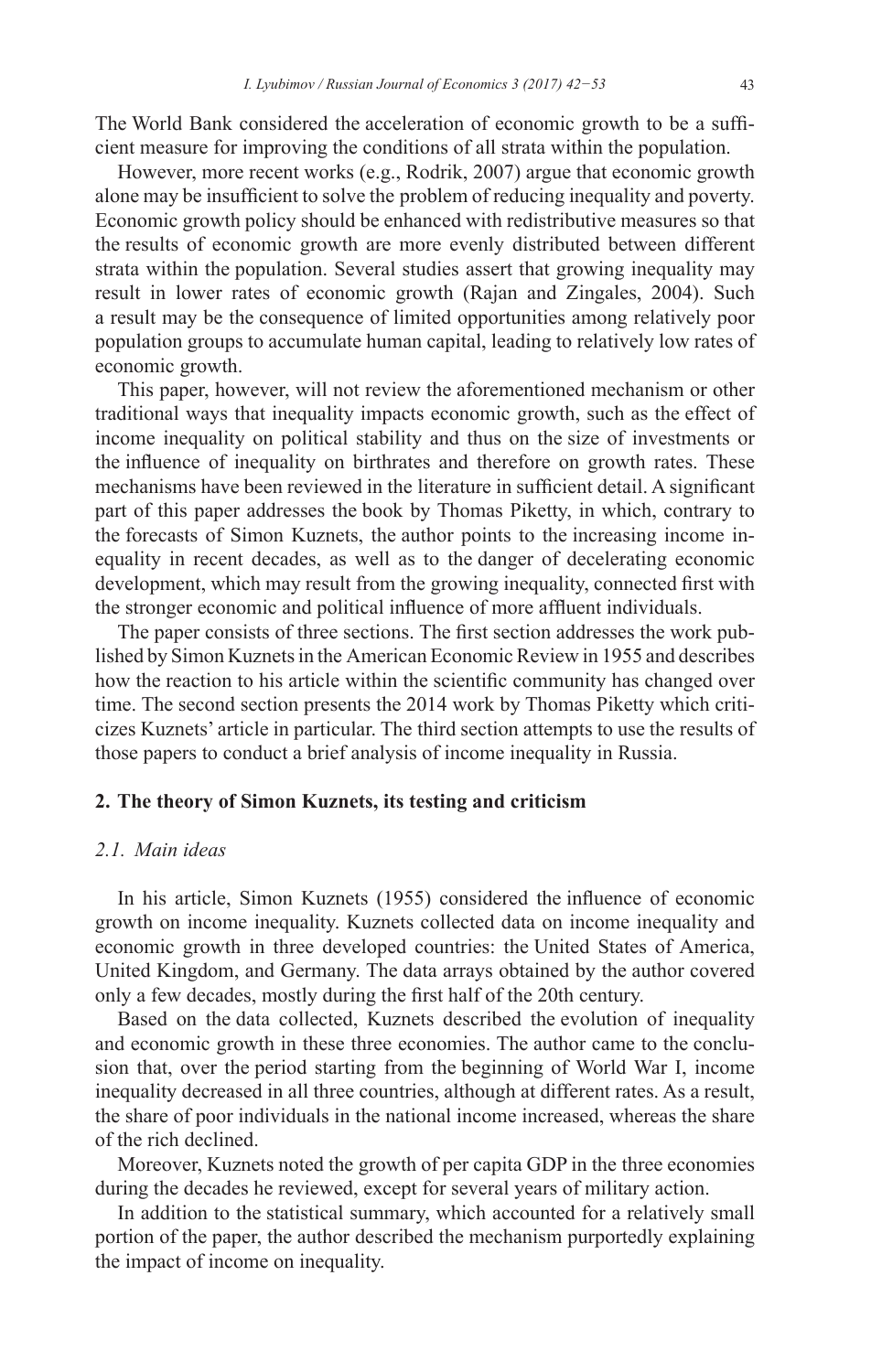The key element of that mechanism was industrialization. In Kuznets' opinion, the emergence of industry leads to a situation where households begin to migrate from the poor agricultural sector, characterized by a relatively low income inequality, to the richer industrial sector, where income may be less evenly distributed. The result of the initial stage of this transition, when the majority of the population is still employed in the relatively poor agricultural sector while certain workers have moved to a wealthier city and are employed in the industrial sector, is the growth of inequality. However, when the majority of workers move to the city and only a small portion of the population remains in agriculture, inequality will be reduced.

# *2.2. The influence of politics on scientific results*

Kuznets' work became one of the most renowned studies on the correlation between economic growth and inequality, but since the late 1980s, and especially during the past 15–20 years, it has been criticized.

As Kuznets himself admits, the mechanism he described is only a hypothesis requiring more data to be proven. This is because the data gathered by the author cover only a few decades for just three economies and thus the paper visualizes only a part of the inverted U-curve, reflecting the possible statistical correlation between economic growth and inequality within the three countries.

The paper lacks data that could confirm the high level of equality in those three economies during the pre-industrial era. In addition, no data are presented indicating the growth of inequality during industrialization. As noted above, the publication mostly contains discussions about the evolution of economic growth and inequality and assumptions regarding the mechanism connecting inequality and growth. Moreover, the author draws his conclusions based on the assumption that it is growth that affects inequality, and not the other way around. Using this assumption, however, Kuznets does not refer to any dataset or particular historical cases supporting this kind of correlation.

The research conducted over half a century later does not uncover evidence that pre-industrial societies were characterized by high income equality. For example, Milanovic et al. (2007) use the so-called social tables in which the total population is divided into classes and each class is evaluated in terms of its size and average income. The majority of countries or regions (from the Roman Empire to China at the end of the 19th century) covered in Milanovic et al. (2007) paper are characterized by significantly higher income inequality than modern societies. This result is quite predictable: in feudal economies, land (the main "capital" in those times), and sometimes the peasants themselves, belonged to the nobles. De jure and de facto political power, backed by military power and supporting this distribution of property, also belonged to the nobles. In this situation, peasants had little bargaining power, whereas the feudalists held a very strong position to receive a significant portion of the produce. The peasants had such little bargaining power that its improvement sometimes resulted from extremely unfavorable shock events, such as a dramatic reduction in the peasantry resulting from the plague. On the whole, a comparison of inequality between preindustrial and industrialized societies requires much more research, which is not found in Kuznets' paper.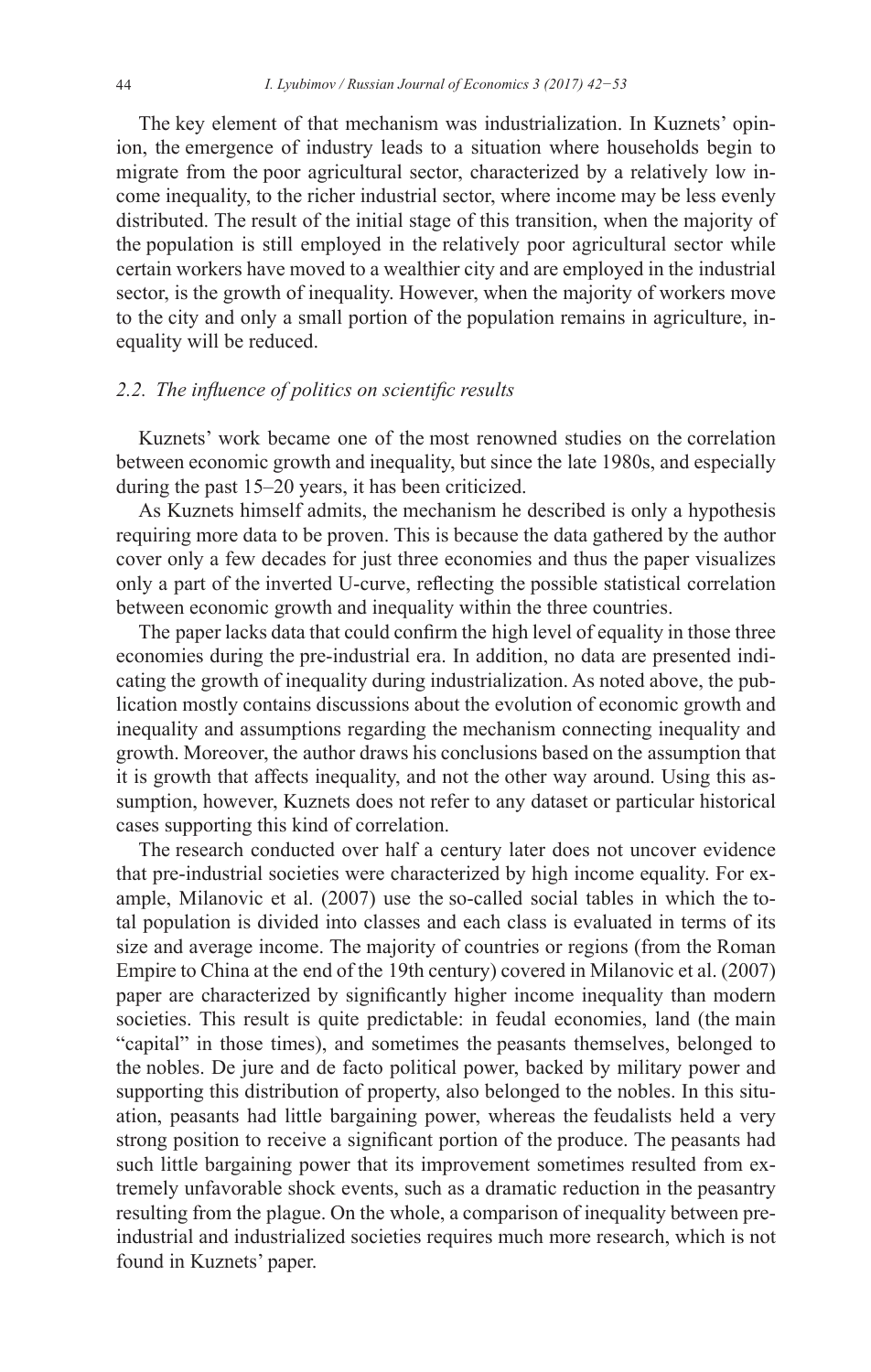In addition, the very mechanism suggested by Kuznets connecting inequality and growth reflects only a part of the historical processes that affected the level of inequality. Some other key processes ignore this mechanism. Of course, as a result of migration from the agricultural sector to the industrial sector, the level of income for the average worker increased: otherwise, peasants would not have moved to the city. However, afterwards, the share of income going to workers can change as well, for example, because of strengthening their bargaining power. The latter can change under the influence of certain political circumstances. For example, coordinated actions by workers aimed at increasing their share in the production may be as important for reducing inequality as more intensive migration of the workforce to the city. The growth in worker income can thus be explained not only by higher incomes in the economy due to industrialization but also by income redistribution in the industrial sector itself under the influence of political change.

The most serious criticism of Kuznets' paper can be found in Thomas Piketty's book (Piketty, 2014), which is reviewed in detail in the second section of this article. The author asserts that the choice of the economic mechanism proposed by Kuznets, connecting growth with inequality, is not only scientifically but also politically motivated.

Piketty argues that as far back as in 1953, Kuznets, assuming that the context of the correlation he found may be incidental and not evolutionary in nature, insisted on excluding generalizing interpretations until the required research complementing his paper was conducted, i.e., until the required data were collected to obtain the respective results. However, only one year later, during a speech at a session of the American Economic Association, Kuznets was talking about his results in a different context, which was also presented in his 1955 publication. The latter, in addition to an accurate statistical analysis showing the reduction in inequality with income growth in the three developed economies, contains a considerable descriptive section suggesting, without the intermediate stages of rigorous analysis, an explanation for those statistical results. In this descriptive section, similar to his 1954 speech at the session of the American Economic Association one year before the publication, the author stresses the universal nature of the transition from lower to higher inequality at the early development stage and then back to lower inequality at a more mature stage. Because the results obtained from analyzing historical data for the United States, United Kingdom, and Germany were described by Kuznets as universal, they began to be considered as applying to developing countries in academic circles as well as in international financial institutions, such as the World Bank.

Apparently, this transition from scientific reserve in interpreting statistical results to intellectual speculations was primarily politically motivated. The goal of Kuznets' speech before the American Economic Association in 1954 was to support efforts aimed at keeping developing countries under the influence of developed capitalist states. To this end, it was necessary to convince the governments of developing countries that the influence of economic growth on inequality really existed and, moreover, the results of this influence in the long run allowed for simultaneous economic growth and a reduction in inequality. Developing countries needed only to achieve higher sustainable rates of economic growth, and reduced inequality would automatically occur after a while. Thus, political regimes in those countries would achieve greater legitimacy and would become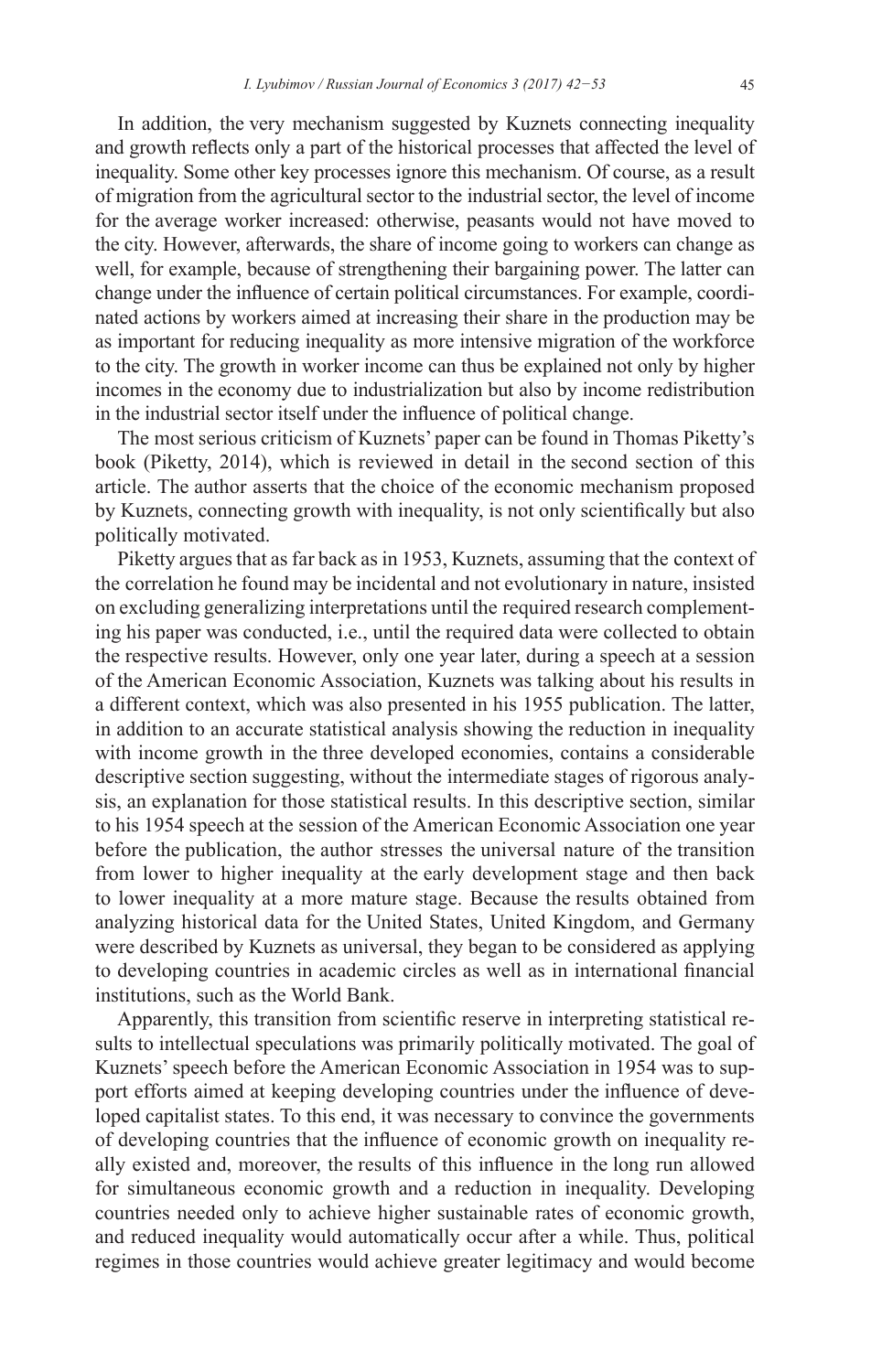more stable. The developed world would be prepared to help them achieve higher economic growth rates, including through expertise and financial assistance from the World Bank, which, during approximately the same years, turned its attention from the post-war restoration of Western Europe to helping developing countries.

However, despite the lack of requisite statistical analysis, is it possible that Kuznets is still right? Might it be that a higher level of development actually leads to an automatic reduction in inequality?

#### *2.3. Testing Kuznets' theory*

Kuznets' theory was tested over several decades after his article was published. There is a literature verifying the existence of both an inverted U-curve relating income inequality with economic growth and the mechanism for economic growth evolution proposed by Kuznets. There is, however, only limited evidence in favor of the existence of an inverted U-curve demonstrating correlation between income inequality and economic growth, as well as Kuznets' mechanism for their correlation.

One of the main arguments against the existence of a mechanism that reduces inequality as a result of economic growth is that the highly scarce data Kuznets used were observed during periods rife with all kinds of shocks. The Great Depression, the World Wars, the high taxes imposed to finance war expenses—all of these processes dealt a major blow to capital owners, reducing both their wealth and current income.

As soon as those factors were neutralized (e.g., the high taxes on wealthy individuals were lifted by Margaret Thatcher in the U.K. and by Ronald Reagan in the U.S.), inequality began to increase rapidly and approached the level that existed prior to World War I. This contradicts not only Kuznets' inverted U-curve of the correlation between economic growth and income inequality but also the very mechanism for connecting the two phenomena. Although the context of the statistical correlation discovered by Kuznets was (as noted above) more of a shock than evolutionary in nature, this fact was ignored, whereas Kuznets' findings were not only tested over many decades but were also considered in numerous theoretical and statistical papers as a valid pattern between economic growth and inequality.

The key problem facing researchers who studied the correlation between income inequality and economic growth in the years following the publication of Kuznets' paper was the lack of data on developing countries. However, over time, such data began to emerge, and the opportunities to test Kuznets' findings became greater.

In the 1970s, there was sufficient information to conduct an inter-country empirical study based on cross-sectional data. Subsequent statistical papers confirmed Kuznets' findings: indeed, poor and rich countries were characterized by lower inequality than middle-income economies. However, as Gallup (2012) noted, none of the papers (e.g: Paukert, 2007; Ahluwalia, 1976a, 1976b; Saith, 1983; Papenek and Kyn, 1986; Campano and Salvatore, 1988; Ram, 1988; Bourguignon and Morrison, 1990) reproduced Kuznets' own analysis. That is, they did not consider the evolution of inequality based on historical data from any particular country.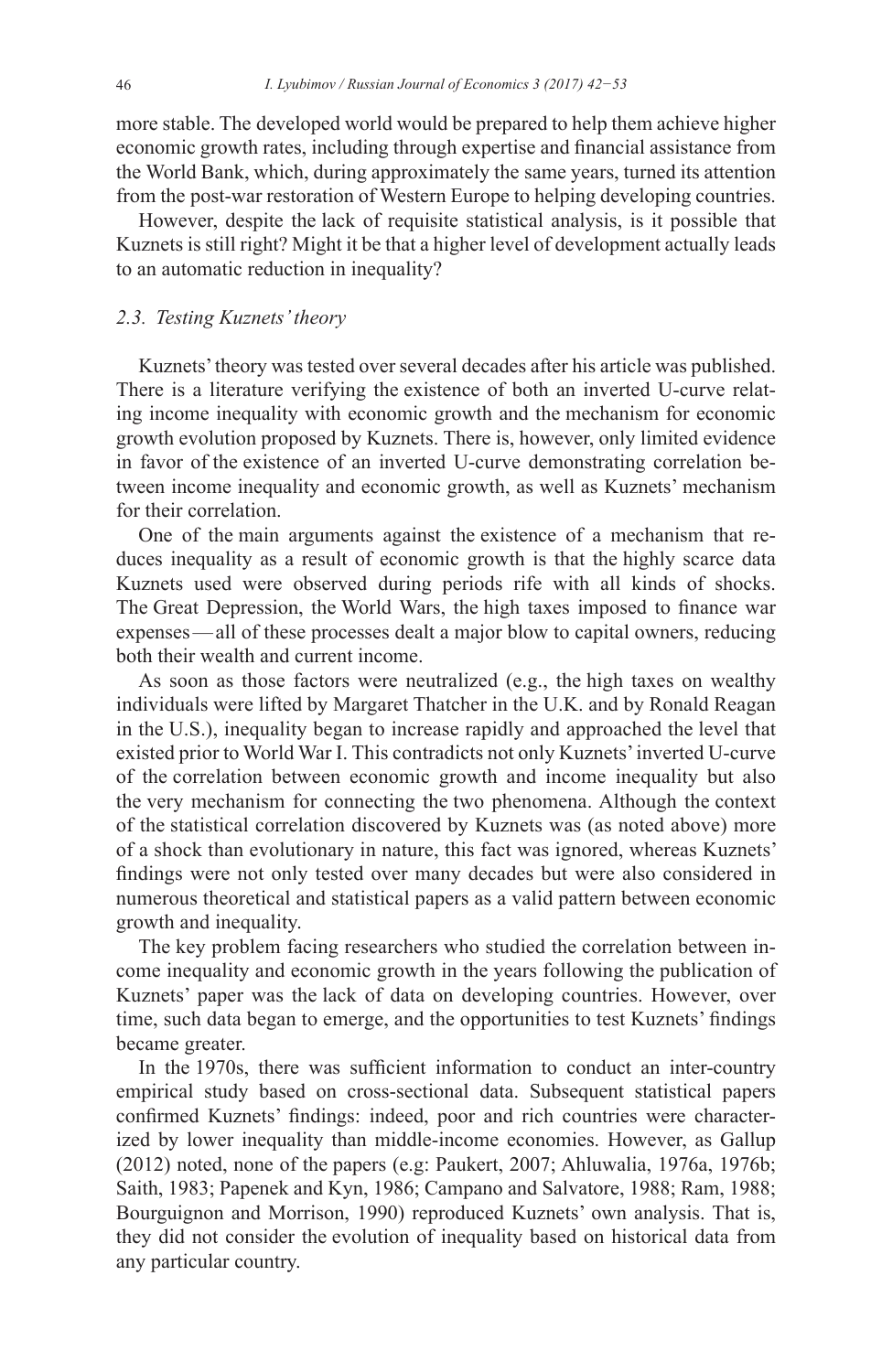Although in the cross-sectional analysis Kuznets' findings were verified only indirectly, many economists were convinced for some time of the validity of the Nobel prize winner's findings. His assertions were taken as a statistical fact and, for a long time, theoretical and statistical work was based on the inverted U-shape of the curve relating income inequality and economic growth. For example, in a paper by a team of World Bank economists (Bussolo et al., 2007) that predicts the evolution of global inequality through 2030, the authors used Kuznets' assumption about the migration of the population from agriculture to industry and the subsequent assertion about increasing inequality during the initial stages of industrialization and its subsequent reduction during later stages.

However, when much more data (including historical) on inequality appeared during the 1990s, Deininger and Squire (1996, 1998), after collecting data on changes in the Gini index in a number of economies and obtaining an intertemporal correlation between growth and inequality in a large number of countries, came to the conclusion that the correlation discovered by Kuznets is more often disproved than confirmed.

The data gathered by Deininger and Squire (1998), Higgins and Williamson (1999), Savvidesa and Stengos (2000), and Barro (2000) also failed to definitely confirm Kuznets' findings.

# **3. Thomas Piketty's "Capital in the 21st century"**

Thomas Piketty provides a detailed criticism of Kuznets' paper. Piketty spent many years studying the evolution of income and capital inequality and gathered one of the most extensive datasets on inequality (from the 18th century to the beginning of the second decade of the  $21<sup>st</sup>$  century). He shows that there is no automatic decrease in inequality at the mature stage of economic development.

In particular, Piketty develops an updated Kuznets curve for a one-hundredyear period, from 1910 to 2010. According to this curve, the share of the top income decile out of the U.S. national income changed in the same manner as in Kuznets' paper until 1955. This share declined from the 1920s until the end of World War II and then leveled out until the early 1980s. However, starting from the 1980s, when deregulation and privatization policies were launched, the share increased dramatically. If we include  $19<sup>th</sup>$  century data, the curve takes on an S shape, (rather than an inverted U-shape), which first dips frontwards and is then mirrored against a straight horizontal line: inequality was low at first, due to the arrival of immigrants to the U.S. (typically having little wealth), and their income was determined by the relatively homogenous agricultural labor; then inequality increased during the 19th century but began to decline starting in the 1920s, remaining relatively low until the early 1980s when it began to grow again.

The central variable in Piketty's book is capital, which Kuznets did not take into account in his review of income inequality. Capital, which is distributed more unevenly than labor income and has a significant impact on overall household income, plays an important part in income inequality.

Piketty includes various assets in his definition of capital: land, real estate, equipment, financial capital, intellectual property, etc. Capital, as described by Piketty, is distributed even less evenly than labor income. However, it evolves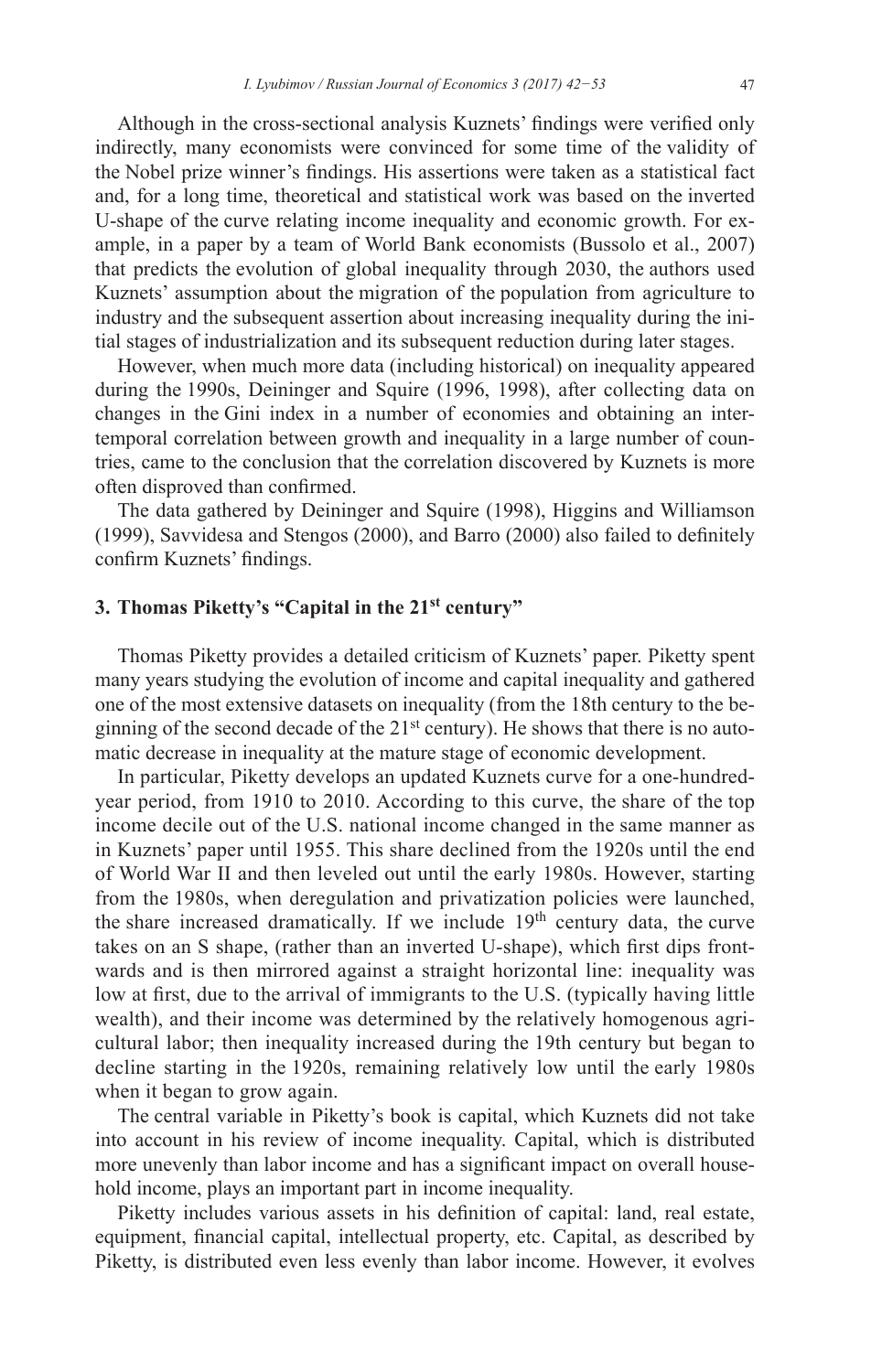in a similar manner. During the 19th century, the U.K. and France, the leading European colonial powers, experienced increasing inequality of wealth, including the returns on capital received from the colonies. However, major shocks (the World Wars and the Great Depression), as well as the high tax rates imposed to finance the enormous wartime government expenditures, substantially reduced inequality in capital distribution. This situation persisted until the 1980s, when the inequality of wealth (capital) distribution began to increase at a dramatic rate. Thus, Piketty's evolution of wealth distribution, based on data from three major European economies—Germany, France, and the UK—from 1914 to 2010, has a U-curve shape: similar to income, the inequality of wealth distribution decreased beginning with World War I, leveled out after the end of World War II, and began to increase shortly before the end of the Cold War.

The period of relatively low inequality in wealth distribution, which established itself by the end of World War II and lasted until the end of the eighth decade of the 20th century, was, in the author's opinion, mostly the result of high taxes on wealthy individuals in a number of developed economies. In addition, the European and Japanese economies grew relatively fast, also through borrowing technologies developed in the U.S. During the comparatively rapid economic growth, exceeding returns on capital (including not only industrial capital but many other types of assets) in terms of rates, the share of rent in the national income became comparatively smaller, whereas the share of labor income increased by comparison, which led to lower income inequality. However, when the level of technical development in Japan and developed European countries approached the level of the United States, economic growth in those countries slowed down and returns on capital once again became relatively high, whereas labor income began to grow comparatively slower.

The relatively higher capital income enabled capital owners to accumulate more wealth, which, being concentrated in the hands of a small group of owners, enabled them to receive even higher capital income. Piketty cites examples of how greater wealth can increase investment returns in an asset portfolio. Greater wealth makes it possible to hire managers who know in detail the properties of all kinds of assets spread around the world, which helps to increase investment returns. Households owning smaller wealth have limited opportunities and have to use more traditional financial services and receive lesser returns on their investments.

Accumulated capital is inherited, as before, but although its concentration is comparatively high, it is still lower than a hundred years ago. In addition, the wealthiest decile is now represented by professionals to a great extent, including top managers whose incomes are largely comprised of labor compensation.

Thus, Piketty, unlike Kuznets, views significant inequality as an integral property of capitalism and its reduction during the period from World War I until the end of the 1970s as a result of fiscal policies and shocks, rather than the evolution of the market economy.

In Piketty's opinion, the growth of wealth and income for a small group of households provides reason for concern: the richest individuals at the top, even in developed democratic countries, become more powerful, gaining opportunities to control both the economic and political processes. This situation, in the author's opinion, should be corrected: incomes of rich households should be taxed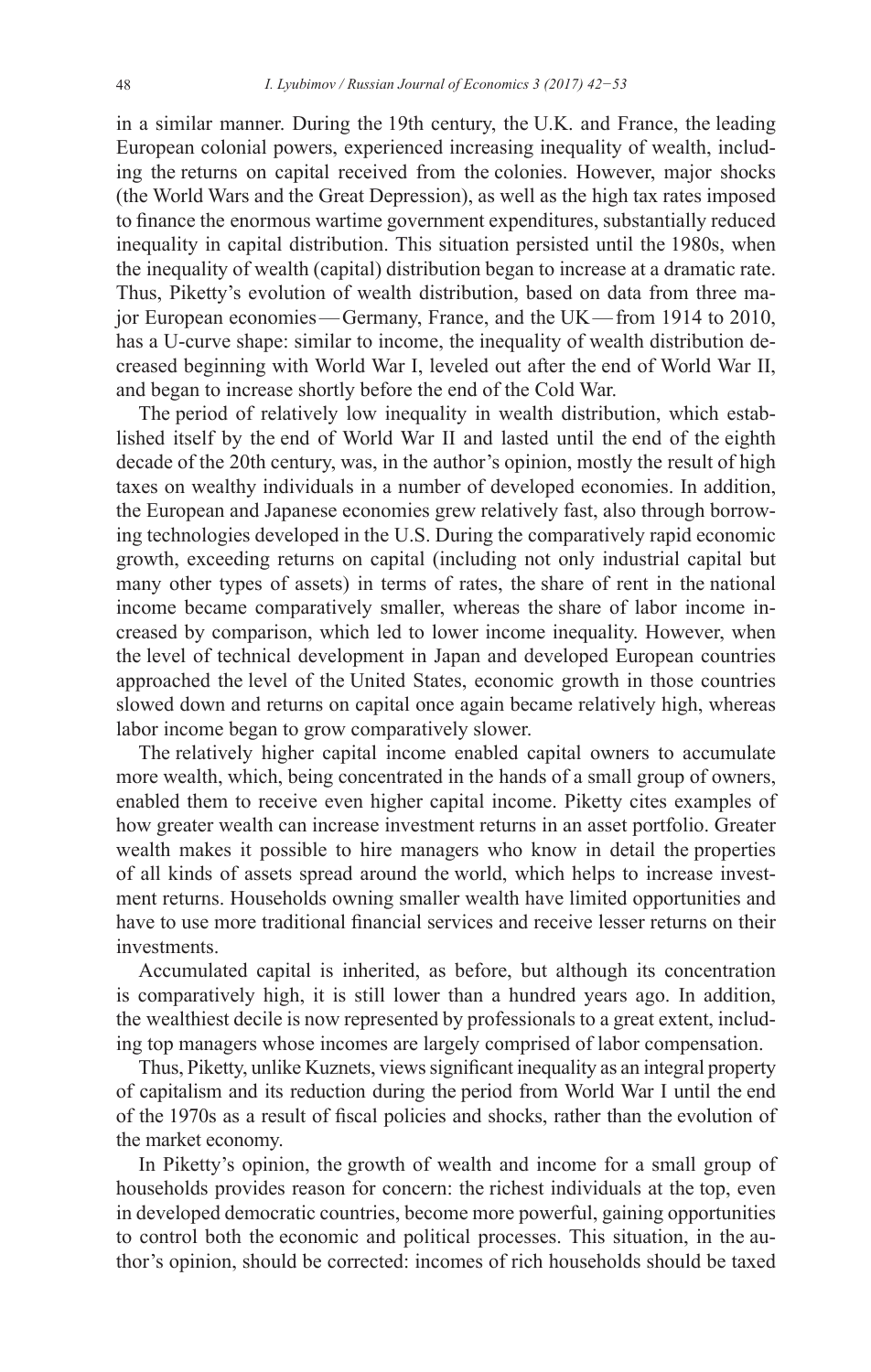at significantly higher rates, and countries should coordinate their efforts to tax wealthy individuals so that the latter cannot avoid taxes by withdrawing capital.

#### **4. Relevance for Russia**

# *4.1. The evolution of inequality in Russia in the context of Kuznets' paper*

The publication by Simon Kuznets and the book by Thomas Piketty, such as the vast majority of the works mentioned in the preceding sections, apply to the wealthiest countries.

Not only is Russia not currently a wealthy country, but it is not even in the club of comparatively wealthy countries, i.e., the Organization for Economic Cooperation and Development (OECD). However, Russia is not a poor country either: according to the World Bank, per capita income based on purchasing power parity in Russia exceeded USD 23,000 in 2014.<sup>1</sup>

If we consider Kuznets' curve as a proven correlation based on facts, then Russia is a medium-income country and should be placed somewhere on the section of the inverted U-curve where inequality is comparatively high, if not at the peak of inequality.

Inequality in Russia is indeed higher than in the wealthiest economies, though lower than in the vast majority of Latin American countries, including Argentina and Chile, which are very close to Russia in terms of per capita income.

Income inequality in Russia (taking into account redistribution as measured by the Gini index) has grown throughout the 2000s: the index value was 0.397 in 2001 and increased to 0.422 in 2009 (Denisova, 2012).

The inequality of labor income without taking into account redistribution, also measured by the Gini index, decreased at first, but then began to increase again: the index value was 0.459 in 2006 and 0.447 in 2007, and then income inequality decreased to 0.418 in 2009, becoming lower than income inequality allowing for redistribution, as mentioned in the paragraph above. However, in 2011, the Gini index value for income inequality increased again to 0.425.

It should be stressed, however, that the report by Denisova (2012) for the OECD (the source of the Gini index values for purposes of this article) underlined the comparatively low reliability of the data on which the index values were based. Moreover, the decade reviewed in the report is too short of a period to make any conclusions regarding the long-term evolution of inequality in Russia. Finally, the fluctuations in the Gini index values within that decade provide no reason to assert the existence of any trend. The Gini index values varied continuously during the past decade, which makes us conclude that its value for incomes allowing for redistribution is relatively high and exceeds 0.4 on average.

Russia has achieved a medium level of income; therefore, according to Kuznets' findings, the long-term growth of the Russian economy, which will recover after the stagnation and recession, should be accompanied by decreasing inequality in the long run. Almost  $\frac{3}{4}$  of Russia's population lives in cities, whereas according to Kuznets' findings, inequality declines at the stage of economic development when the majority of the population moves from villages to cities. It can be ex-

<sup>1</sup> http://data.worldbank.org/indicator/NY.GDP.PCAP.PP.KD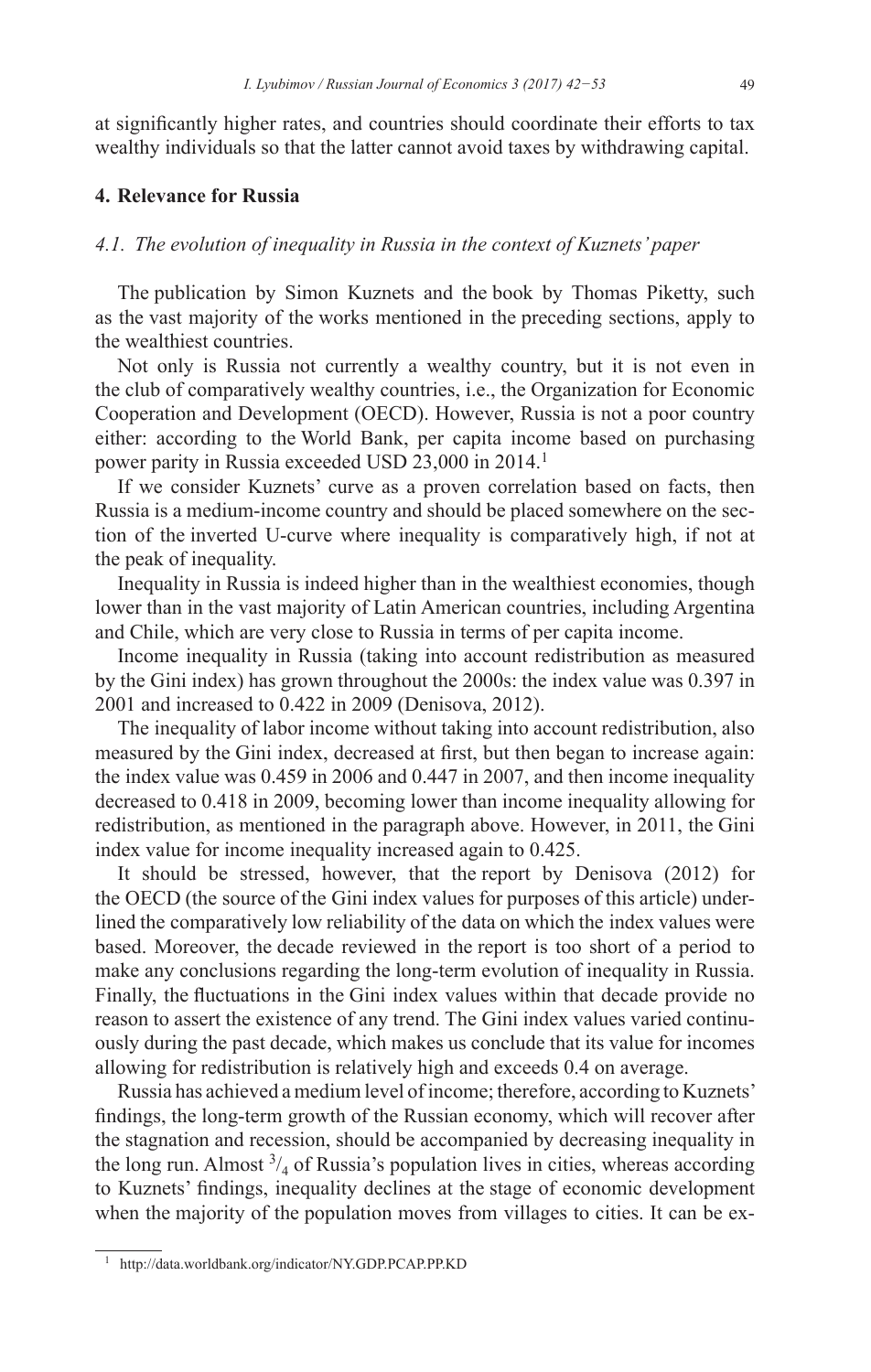pected that in Russia, recovery in long-term economic growth will be followed by a reduction in income inequality.

However, the problem is that Russian cities are very unequal in terms of the standards of living: many of them have been unable to overcome a local economic crises after the shutdown of Soviet era industrial facilities. In this situation, it is not very relevant where the majority of the population lives (either in rural areas or in the cities) if there is a lack of jobs in both, and a large portion of existing jobs are inefficient and consequently do not produce sufficient income in general or do not produce sufficient income due to the weak bargaining power of workers compared with their employers' regarding labor pay.

In the context of Kuznets' assumption about the mechanism by which growth affects inequality, the current situation can be compared with an interrupted migration from agriculture to industry: parts of the population were lucky to be born in or move to comparatively wealthy and fast-developing regions, but a significant portion of the Russian population remain in crisis-ridden, underdeveloped regions. As a result, as noted particularly in the work by Zubarevich (2010), the level of inequality between regions remains high.

The problem can be partially solved by further migration to cities and regions demonstrating high rates of economic growth. However, migration in Russia is complicated by rigid limitations on liquidity: moving requires large expenses, which a significant number of Russian households cannot afford.

In addition, in all likelihood, migration alone cannot solve the inequality problem: the current rates of economic growth in wealthy regions are not enough to employ the entire excess workforce willing to leave crisis-ridden regions. Sustainable economic growth should be either more even geographically (which requires investments in less wealthy regions) or even faster in fast-growing regions (to take in more migrants from other Russian regions).

However, the largest problem is the growth rate of the Russian economy, which is likely to remain negative in the near future. In addition, it is difficult to predict how long the recession and stagnation will last. In certain countries, those periods last many years and even decades, sometimes causing those countries to lose their status in the world income hierarchy. For example, Argentina, one of the richest countries in the first third of the 20th century, moved to the group of middle-income economies due to the protracted period of reduced growth rates. If, in the long run, the Russian economy continues to stagnate or even shrink, while the rest of the world continues to grow, we cannot preclude the possibility of Russia losing its status as a middle-income country. In this situation, inequality may be reduced, but not because the poor become rich but because the rich lose their status.

# *4.2. Evolution of inequality in Russia in the context of Piketty's paper*

In the context of Thomas Piketty's work, inequality in Russia is more likely to increase than decline. The reason for this also lies in the low anticipated rates of economic growth, although the mechanism by which growth rates influence inequality differs from that proposed by Kuznets. To discuss the prospects of inequality in the Russian economy in the context of Piketty's paper, we need to compare the rates of economic growth with returns on capital.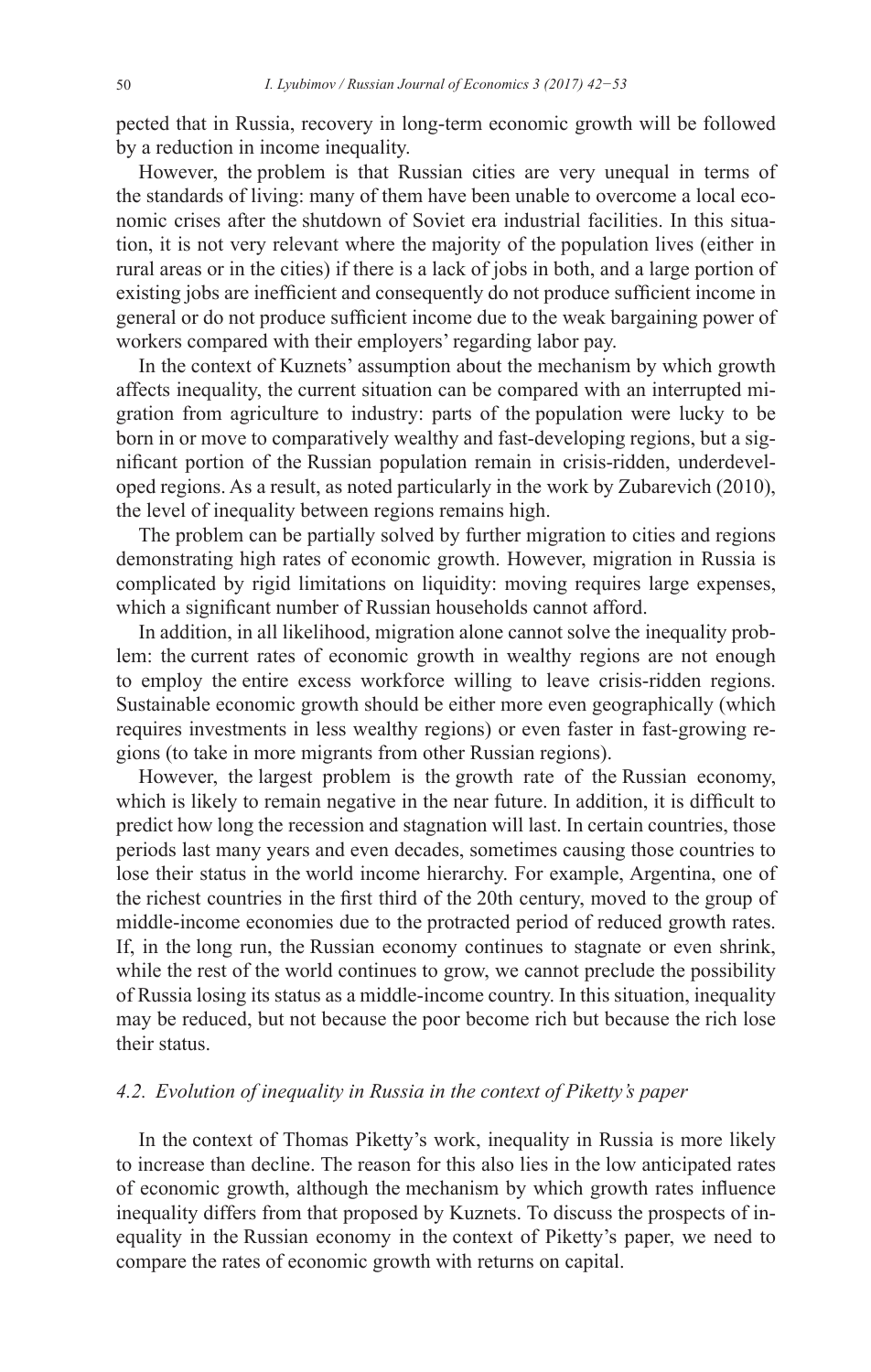If economic growth rates were high enough (which is quite possible considering the technological backwardness of the Russian economy), labor income could rise faster than personal wealth can accumulate. The growth rates of wealth, including income from any assets, would be lower than labor income growth rates in this case. Consequently, inequality would at least not increase.

However, because of the danger of maintaining low rates of economic growth, we should expect income inequality to increase: labor income would stagnate, whereas returns on various property (including real estate, financial assets, capital, and natural resources) would be higher. The large volume of capital leads to greater returns, and capital owners can pay for financial services to amass welldiversified and more profitable financial portfolios. In addition, less affluent investors can afford only a standard asset portfolio, whereas middle class and poor individuals can afford only a bank account.

Regarding the inequality of capital, which is reviewed in the central part of Piketty's work in 2013 according to the Global Wealth Report published by Credit Suisse (2013), over the past several years, the level of inequality in wealth distribution in Russia became the highest in the world if we do not take several small Caribbean economies into account. In his book, Piketty points to the limited reliability of this report. However, it is difficult to find other evaluations of capital inequality for the economy of Russia. According to the Global Wealth Report, whereas the wealth of billionaires around the world accounts for 1%–2% of total household capital, 110 billionaires living in Russia controlled 35% of the national wealth in 2013. The number of billionaires has also broken records in Russia: whereas one billionaire corresponds to every USD 170 billion of wealth in the world, in Russia one billionaire corresponds to every USD 11 billion. One percent of the richest people in Russia own 71% of the capital, whereas the accumulated wealth of 94% of Russian adults is below USD 10,000.

According to Piketty's findings, part of the returns on wealth owned by the top income percentile will be re-invested. The income and wealth of these individuals will continue to grow, which, taking into account the low rate of economic growth, will lead to greater inequality.

We should also pay attention to the extremely low level of wealth for the vast majority of Russia's population identified in the Global Wealth Report.

The accumulated wealth owned by 94 out of every 100 of Russian citizens is less than USD 10,000, and most of this wealth consists of assets that are more likely to be used by individuals to serve their basic needs (such as living in their own apartments) than converted into more liquid forms of wealth (e.g., bank accounts); thus, the bargaining power against employers—which is weak even without taking this possibility into consideration—becomes even weaker for 94 out of every 100 adults in Russia. The insignificant amount of accumulated wealth (most likely illiquid) makes Russian citizens dependent on the labor income paid by their employers. In contrast, employer bargaining power is becoming comparatively stronger, because if an employee quits her job, she will have very little accumulated capital at her disposal and limited opportunities to receive a loan due to the underdeveloped financial market. As a result of their weak bargaining power, employees agree to lower pay and worse labor conditions.

The small amount of accumulated capital owned by the vast majority of households could be another reason for income inequality, along with the dif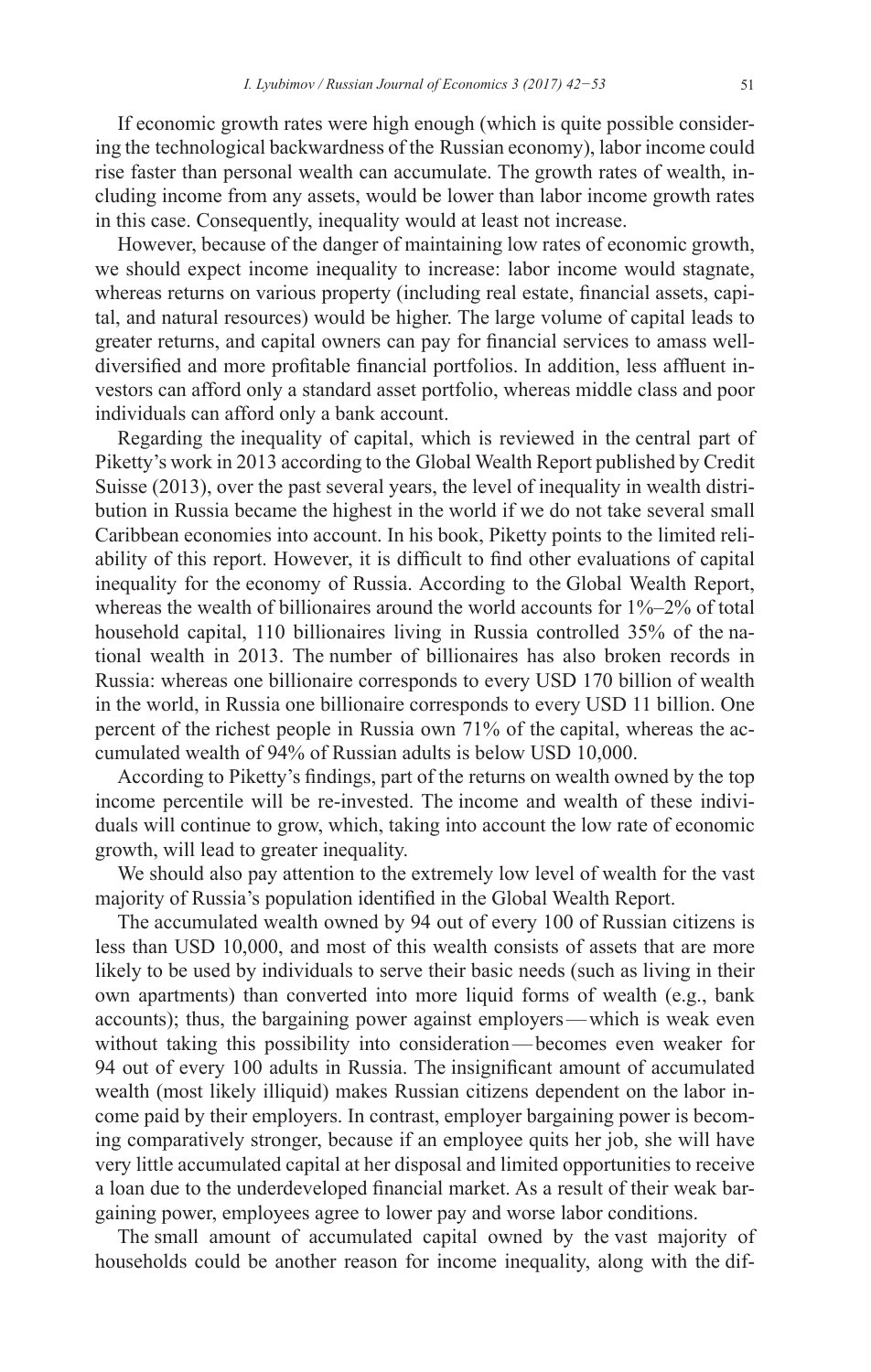ficulties arising by migrating from depressed to fast-growing regions, difficulties in conducting business as an alternative to hired labor, the underdeveloped social security system, etc.

# **5. Conclusions**

In 1955, Simon Kuznets published a paper asserting that the correlation between economic growth and income inequality resembles an inverted U-shaped curve. This conclusion influenced a great number of scholars, for whom the correlation asserted by Kuznets became the criterion by which they judged their own assumptions and results. However, Kuznets' assertion was difficult to test: to this end, one needs to track the changes in the level of inequality in an economy that managed to move from poverty to a high level of development. Thomas Piketty succeeded in this to a large extent, by tracking changes in the level of inequality in several developed countries over a much longer period than Kuznets. Piketty obtained a different picture of the correlation between economic growth and income inequality. In particular, instead of falling levels of inequality at the high income stage, Piketty discovered the opposite result, i.e., an increase in inequality.

The author of "Capital in the  $21<sup>st</sup>$  Century" is concerned that rising inequality will lead to an increase in the influence of wealthy individuals, who may use their influence to change the political and economic institutions in their favor. To avoid this result, Piketty suggested fiscal measures that could slow down the growth of inequality.

Since the Russian economy has been stagnating in recent years, it is highly likely that the problem of rising inequality mentioned by Piketty will be relevant for it. The reaction to increasing inequality should be a redistributive policy. The specific form of such income redistribution is a topic for a separate discussion.

# **References**

- Ahluwalia, M. (1976a). Income distribution and development: Some stylized facts. *American Economic Review, 66* (2), 128–135.
- Ahluwalia, M. (1976b). Inequality, poverty and development. *Journal of Development Economics, 6* (3), 299–341.
- Barro, R. (2000). Inequality and growth in a panel of countries. *Journal of Economic Growth, 5* (1), 5–32.
- Bourguignon, F., & Morrison, C. (1990). Income distribution, development and foreign trade: A cross sectional analysis. *European Economic Review, 34* (6), 1113–1132.
- Bussolo, M., De Hoyos, R., Medvedev, D., & van der Mensbrugghe, D. (2007). Global growth and distribution: Are China and India reshaping the world? *World Bank Policy Research Working Paper Series*, No. 4392.
- Campano, F., & Salvatore, D. (1988). Economic development, income inequality and Kuznets' U-shaped hypothesis. *Journal of Policy Modeling, 10* (2), 265–280.
- Credit Suisse (2013). Global wealth report 2013: Thought leadership from Credit Suisse Research and the world's foremost experts. Zurich: Global Suisse Research Institute.
- Deininger, K., & Squire, L. (1996). A new data set measuring income inequality. *World Bank Economic Review, 10* (3), 565–591.
- Deininger, K., & Squire, L. (1998). New ways of looking at old issues: Inequality and growth. *Journal of Development Economics, 57* (2), 259–287.